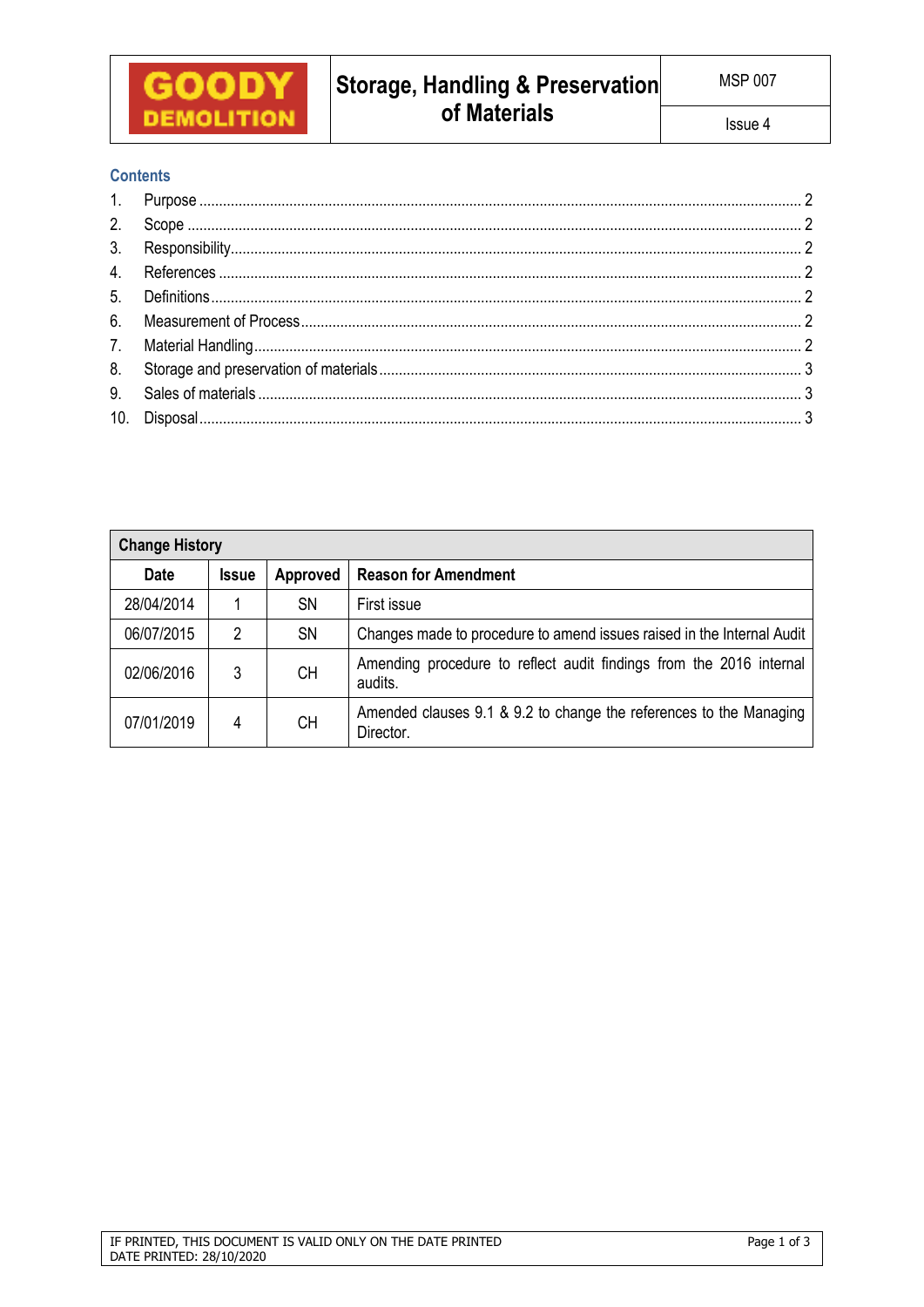

### **1. Purpose**

To establish and define the system to be used for controlling the handling of materials and products throughout the operations activities, including storage, transportation, re-use and disposal.

## **2. Scope**

This procedure covers the entire activities involved in material recovery and handling from demolition activity, reclamation, sale and or disposal.

### **3. Responsibility**

The Plant Director is responsible for ensuring the requirements of this procedure are followed and that it remains up to date.

The Site Managers are responsible for following the requirements of this procedure.

### **4. References**

- Material Safety Data Sheets (MSDS)
- COSHH Risk Assessments
- Risk Assessments
- Method statements

# **5. Definitions**

COSHH Risk Assessment: The Control of Substances Hazardous to Health (COSHH) requires an assessment of the hazards and controls to be documented and communicated.

Material Safety Data Sheet: A document supplied by the manufacturer which provides information about the hazards of handling and using a particular product or substance.

## **6. Measurement of Process**

6.1. The effectiveness of this process will be measured by the number of nonconformities identified and attributed to the storage and handling of material.

### **7. Material Handling**

- 7.1. Materials shall be handled with care and preserved in a condition where they can be used in accordance with the waste hierarchy. Whenever possible materials shall protected using suitable packaging solutions as appropriate.
- 7.2. Due to the nature of the Company's activities it is essential that all staff involved in the handling of materials and products are aware of these requirements and the appropriate packing and storage methods.